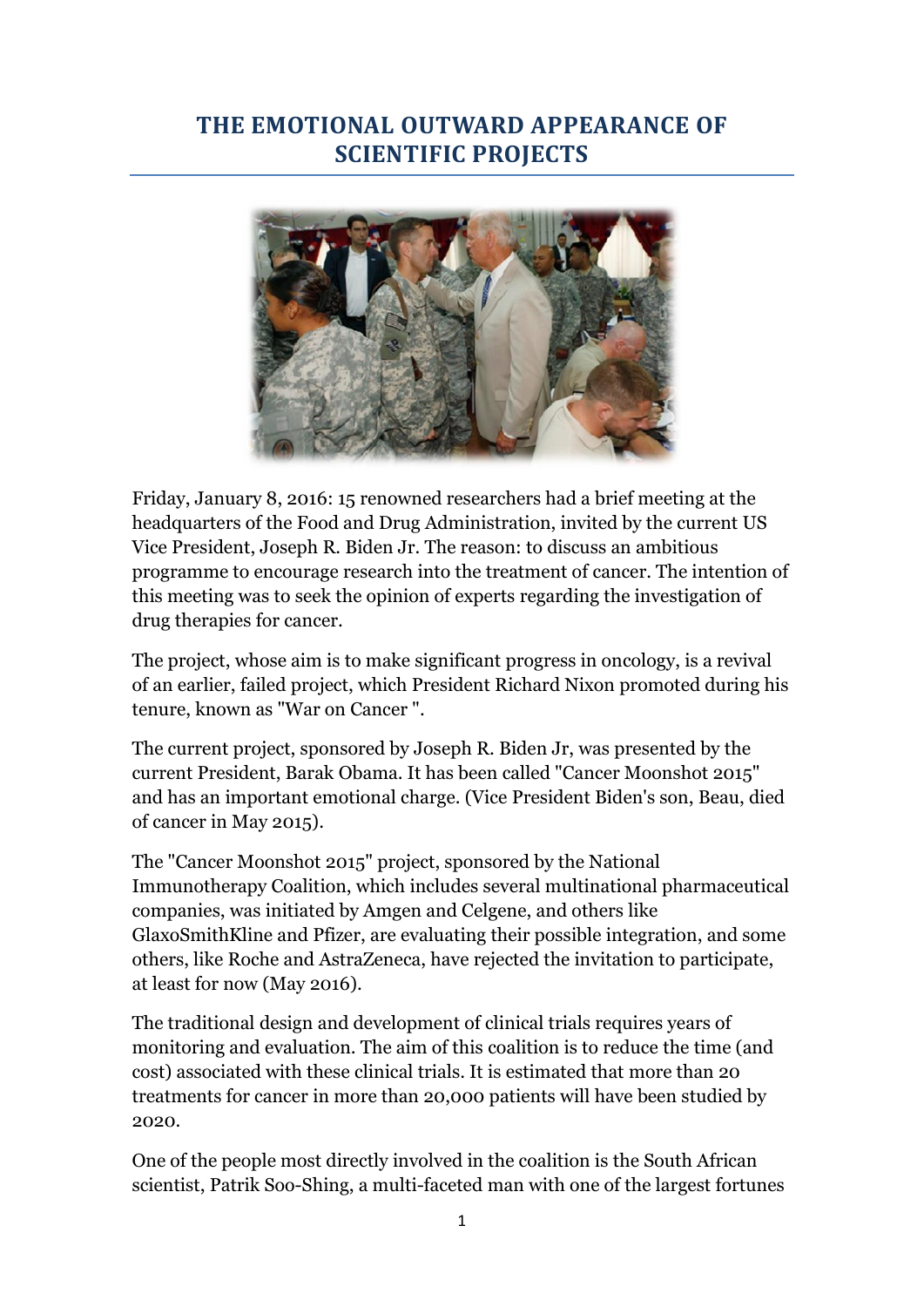in the world. This surgeon contributed to the development of a new formulation of paclitaxel, marketed as Abraxane® by Abraxis Bioscience. He sold their patent of Abraxane® to Celgene for \$ 2.9 billion. Incidentally, Patrik Soo-Shing is one of the owners of the Los Angeles Lakers basketball team.

To boost the «Cancer Moonshot 2015» project, the current Democratic administration has had the acquiescence of the Republicans in the US Congress, and was allocated a budget of 264 million dollars to be administered by the National Cancer Institute.

Harold Varmus, winner of the Nobel Prize for Physiology and Medicine, and director of the National Cancer Institute, said that the programme is not designed to achieve specific results in a given time. It differs in this respect from the "War on Cancer" program developed during the presidency of Richard Nixon back in 1971, when a cure for cancer was viewed under the simplistic criteria that "cancer is one disease". This concept is now considered outdated and overly reductionist. José Baselga, president of the American Association for Cancer Research and director of the Sloan Kettering Cancer Centre, said that cancer is much more complex than was thought four decades ago.

Cancer, considered generically, is a very serious disease, with high mortality rates. One line of research is the application of genomic therapy, ie to decipher the sequence of the DNA in tumour cells, and to find the mutations that could explain the growth of the tumour.

Another novel approach is immunotherapy: the pharmacological stimulation of the patient's own immune system to destroy malignant cells. Although genomics and cancer immunotherapy are intellectually very attractive ideas, the clinical results are, at present, limited. To try to circumvent the limited effectiveness of these drugs when they are administered as monotherapy, today, these two therapies are carried out in conjunction with classical chemotherapy in order to attain an additive or synergistic effect, in a similar way as to the tackling of the treatment of HIV infection; attacking the virus on several fronts simultaneously.

Nowadays, the researchers persist in genomics and immunotherapy. Almost everyone agrees that this is the way forward. The additional funding will accelerate the ongoing research programmes and allow the initiation of new ones.

Many investigations are conducted unnecessarily in several centres of investigation at the same time, and frequently the findings are not published and held back from public scrutiny in order to obtain greater revenues from their discoveries in the future. This circumstance has delayed possible breakthroughs; this being one of the issues that this ambitious project is addressing.